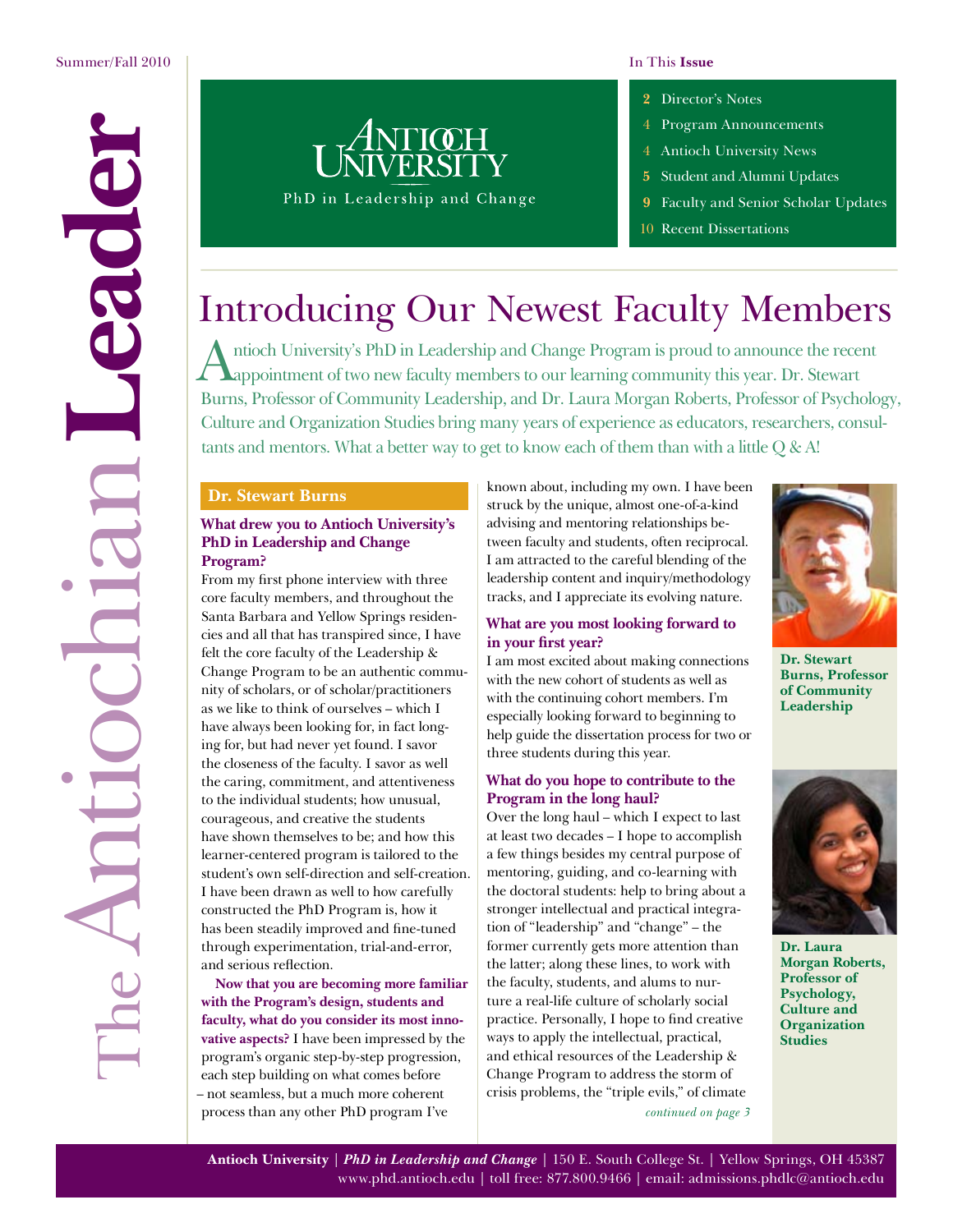<span id="page-1-0"></span>

# Director's Notes

This has been a very busy six months for the PhD Program. I'd like to take these few moments to identify some of the highlights as our program continues to grow.

#### Program Review

First, we celebrate the positive conclusion of extensive external program review concluded in May 2010. Two highly recognized national academic leaders served as external reviewers. They visited the Santa Barbara residency and spent two days with faculty and students. They also had access to our archive of student work as well as lots of documentation from the 150-page self-study that we submitted.

The reviewers concluded that "The PhD program is serving as a national model to inform the continuing discussion of the nature of doctoral education in the United States and around the world. It is once again placing Antioch University at the forefront of innovation, leadership, and change. Moreover, the PhD program serves as a model for experimentation in innovation within the University itself, having a highly successful model as measured by student satisfaction as well as degree retention and completion."

The reviewers noted many areas of program strength:

• National recognition for innovative design and strong retention and graduation rates that exceed national averages;

• Core faculty commitment to facilitating student learning through collaborative learning paradigms and intensive faculty-student mentoring;

• Faculty are full professors who are nationally and internationally recognized in their fields;

• Financial stability through a fiscally responsible and well-managed program;

• Strong library support services with individual consultations and instructional sessions, a customized electronic "LibGuides" for each student, and residency workshops;

• Writing support commended by students with praise for individualized feedback and minimal turn-around time;

• Excellent program leadership: the program administrator is both a keeper of the founding vision and an innovator who adapts constantly to changing program, student, and faculty needs;

• Faculty are strong leaders and have developed an exceptional level of trust among themselves as a community of scholars;

• Leadership involves staff as well as students, who can observe faculty modeling leadership values and promoting them among students;

• Assessment, however, is a particular and differentiating strength of the program, exceeding even the intended nature of assessment envisioned in the program design:

**–** Learning outcomes for each activity are clearly articulated; all assessment is fully integrated into the learning activities; learning activities are developed with a "backward design" approach; the faculty collaboration and iterative/ developmental nature of the feedback approach are particularly commendable;

**–** Program faculty members are consistently closing the loop; the culture of assessment is clearly valued by everyone.

To conclude, they wrote, "In summary, the PhD Program in Leadership and Change is a strong, exemplary model that has met its stated objectives in every way. The program is a credit to Antioch University, to its founders and to the faculty it has attracted, and to the accrediting bodies (Ohio Board of Regents and the Higher Learning Commission) that were willing to take a chance on such a highly innovative and new concept in doctoral education."

Whew, that should make us all proud!

#### Graduation 2009–10

Sixteen students graduated this year and 15 walked at the commencement ceremony on Saturday, August 7, to the applause of family and friends. The dissertations completed this year represent amazing breadth, including:

• A case study on urban school districts reaching out to communities

• An analysis of the factors supporting women engineers in corporate environments

• A study of the impact of daily somatic practices on leadership development



• A participatory action research project on citizen professionals in community-based organizations

• A thematic analysis of executive coaching using adult developmental theory

• A theoretical exploration of restorative justice and the art of caring

• A mixed method exploration of multicultural participants in global business alliances

• A study of women's views on Arab-American relations within this post-9/11 space with interviews held in the U.S. and in Qatar

• An historical inquiry into the impact of colorblind reform on racial inequality Gary, Indiana

• Portraitures of artists who "created dangerously" in Kenya, the U.S. and Brazil

• A large-scale survey of the relationship of parent involvement to student success in Chicago

• A study of the tenacity of special education teachers who stay in the field

• A Q method study of edge leaders who mindfully turn around troubled businesses

• And, a mixed method study of the factors that sustain women's long-term peace and justice activism

This is an impressive set of interests explored using diverse research methods, and driven by engaged professionals wanting to make contributions to their fields of practice and striving to make – through their research and its application – meaningful change!

#### Welcoming Cohort 10

Another highlight of the past six months has been welcoming Cohort 10, a robust group of 28 new students. As you can see from the chart below, the group is as diverse and engaged as previous cohorts and they fully enjoyed their first residency this August in Yellow Springs.

#### **COHORT 10 PROFILE**

| <b>Gender</b>                |          |
|------------------------------|----------|
| Female                       | $61.0\%$ |
| Male                         | 39.0%    |
| $E$ thnicity                 |          |
| Caucasian                    | 57.0%    |
| African American             | 25.0%    |
| Hispanic/Mexican/Latino 3.6% |          |
| <b>Native American</b>       | 3.6%     |
| Bi-Ethnic/Bi-Racial          | 7.2%     |
| Unknown                      | $3.6\%$  |
| Age                          |          |
| In the 30s                   | 11.0%    |
| In the 40s                   | 54.0%    |
| In the 50s                   | 32.0%    |
| Unknown                      | 3.0%     |
| <b>Occupational Sector</b>   |          |
| For-Profit                   | 21.4%    |
| Non-Profit                   | 25.0%    |
| <b>Higher Education</b>      | 17.9%    |
| K-12 Education               | 14.3%    |
| Consultants                  | 17.9%    |
| Government                   | 3.5%     |

*Laurien Alexandre [lalexandre@antioch.edu](mailto:lalexandre@antioch.edu)*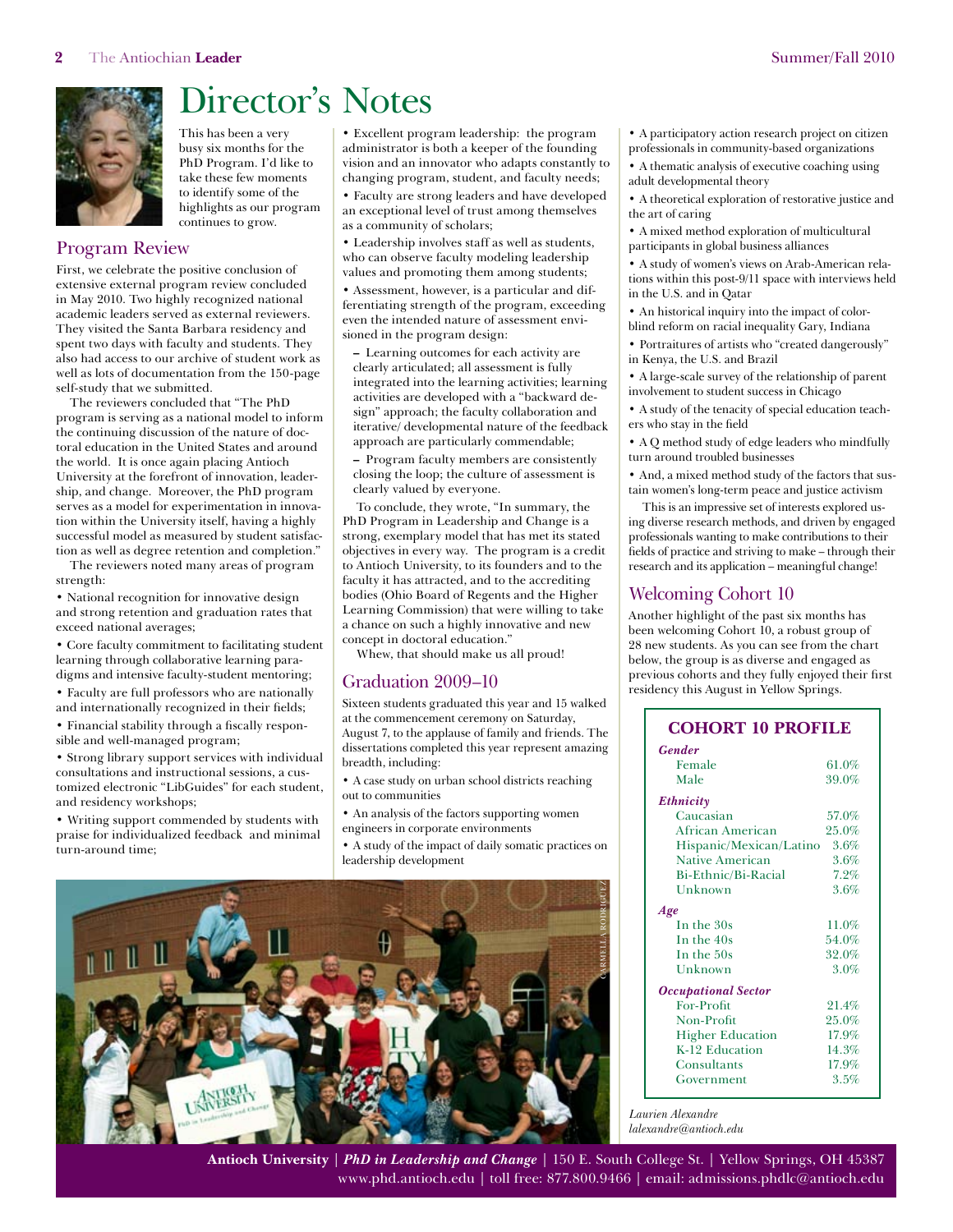#### <span id="page-2-0"></span>**Newest Faculty Members**

[continued from page 1](#page-0-0)

change, structural joblessness, and technoauthoritarian rule, that we face in the 21st century.

#### **What would you like to share with the PhD Program learning community about yourself that might not be obvious from your professional CV?**

I believe in deep personal communication and emotional openness. I take risks of various kinds, sometimes sensible and necessary, sometimes perhaps not. I see myself as a lifelong learner, and am always humbled by how little I know. Believe it or not, underneath (or alongside) my "serious" demeanor, I have an engaging sense of humor and wit (often deadpan and thus often missed). My overblown sense of responsibility covers up my inherent silliness that I like to let out even if I embarrass myself.

*To learn more about Dr. Burns visit: [http://](http://www.phd.antioch.edu/Pages/APhDWeb_Learning/APhDWeb_CoreFaculty/sburns.html) [www.phd.antioch.edu/Pages/APhDWeb\\_](http://www.phd.antioch.edu/Pages/APhDWeb_Learning/APhDWeb_CoreFaculty/sburns.html) [Learning/APhDWeb\\_CoreFaculty/sburns.html](http://www.phd.antioch.edu/Pages/APhDWeb_Learning/APhDWeb_CoreFaculty/sburns.html)*

#### **Dr. Laura Morgan Roberts**

#### **What drew you to Antioch University's PhD in Leadership and Change Program?**

I was very attracted to three aspects of the Program:

(1) The central emphasis on leadership and change. I appreciate how the PhD Program's emphasis on leadership and change invites interdisciplinary, multimethod, phenomenon-driven, theoretically and empirically rigorous research. The PhD Program's orientation is consistent with my aspiration to become a scholarpractitioner who effects social change through uplifting the contours of human experience in work organizations and prompting critical analyses of how organizations and their members can – and should – enrich the quality of human life.

(2) The learning model demonstrates what can happen when a committed, wise group of scholars architect an environment that enables students and faculty to thrive in their individual and collective pursuits. The PhD Program standards and expectations preserve dignity within a community of learners, by actively engaging leadership experiences as a legitimate context for inquiry. This counters the implicit assumption that guides many other degree programs: that one must distance oneself from one's personal experiences to become a scientist. Moreover, every point of contact that I've had with the Program – from reading the job posting, meeting with faculty, reviewing student work, studying Program guidelines - has reinforced that the PhD Program community promotes transparency, equity and inclusion.

(3) The structure of the PhD Program is also appealing. The modular, learning outcome-based curriculum affords bridge building across geographic segments. It also signifies that an intellectual pursuit is a holistic venture, in which one can be fully committed and also at the same time remain embedded in their community. As part of a dual career couple, I have experimented with a variety of faculty affiliations. I am deeply committed to building new models for collaboration and collective inquiry. The PhD Program provides such a model.

#### **What are you most looking forward to in your first year?**

I am looking forward to joining the students and faculty in the process of critical inquiry. I am eager to learn about the students' interests and experiences, and how they are shaping their learning agendas. Working with doctoral students is one of the most uniquely gratifying aspects of my academic career. I consider it a supreme privilege to help my fellow scholars connect their intrigue and passion with the scientific rigor of our field. I have already begun meeting with my dynamic PhD Program faculty colleagues, and I am truly excited to work with them more closely this year.

#### **What do you hope to contribute to the Program in the long haul?**

I hope that my engagement with identity processes in organizations will help to enrich the ongoing scholarship/practice in our PhD Program learning community. I hope

to stimulate additional discussions of how leaders play a critical role in transforming individual and collective identities, particularly during systemic changes; at best, by creating contexts for identity enhancement, and at worst, by provoking threats to most central or valued attributes. I also hope to contribute to the discourse on connections between the leader's identity and the organization that s/he leads. I intend to contribute to the principles of respectful engagement that the community upholds through my personal dedication to the learning and collaborative processes. This is a wonderful time to join the faculty of the PhD Program. As we embark upon the next decade, I am honored to be a part of the process of expanding and deepening the impact of the PhD Program for many years to come!

#### **What would I like to share that isn't obvious from my CV?**

I am passionate about strengthening people to make the subtle and dramatic changes in their lives that will increase their degree of personal and professional alignment. I am passionate about reflecting people's "bestselves" and cultivating positive identities in our diverse, global society, while remaining ever-cognizant of the deeply rooted conflict and oppression that exists. I am passionate about making the choices that will allow me to create the most value for my world and to experience the most vitality in my spirit. I am passionate about working in ways that leave me even more energized at the end of the day than I was at the beginning of the day, so that I "bring home" a centered, hopeful, capable, and loving mother, wife, relative, friend, mentor (at least on most days). I am passionate about letting my authentic, bestself shine, in hopes that others will become equally passionate about doing the same.

*To learn more about Dr. Morgan Roberts visit: [http://www.phd.antioch.edu/Pages/](http://www.phd.antioch.edu/Pages/APhDWeb_Learning/APhDWeb_CoreFaculty/lmroberts.html) [APhDWeb\\_Learning/APhDWeb\\_CoreFaculty/](http://www.phd.antioch.edu/Pages/APhDWeb_Learning/APhDWeb_CoreFaculty/lmroberts.html) [lmroberts.html](http://www.phd.antioch.edu/Pages/APhDWeb_Learning/APhDWeb_CoreFaculty/lmroberts.html)* **•**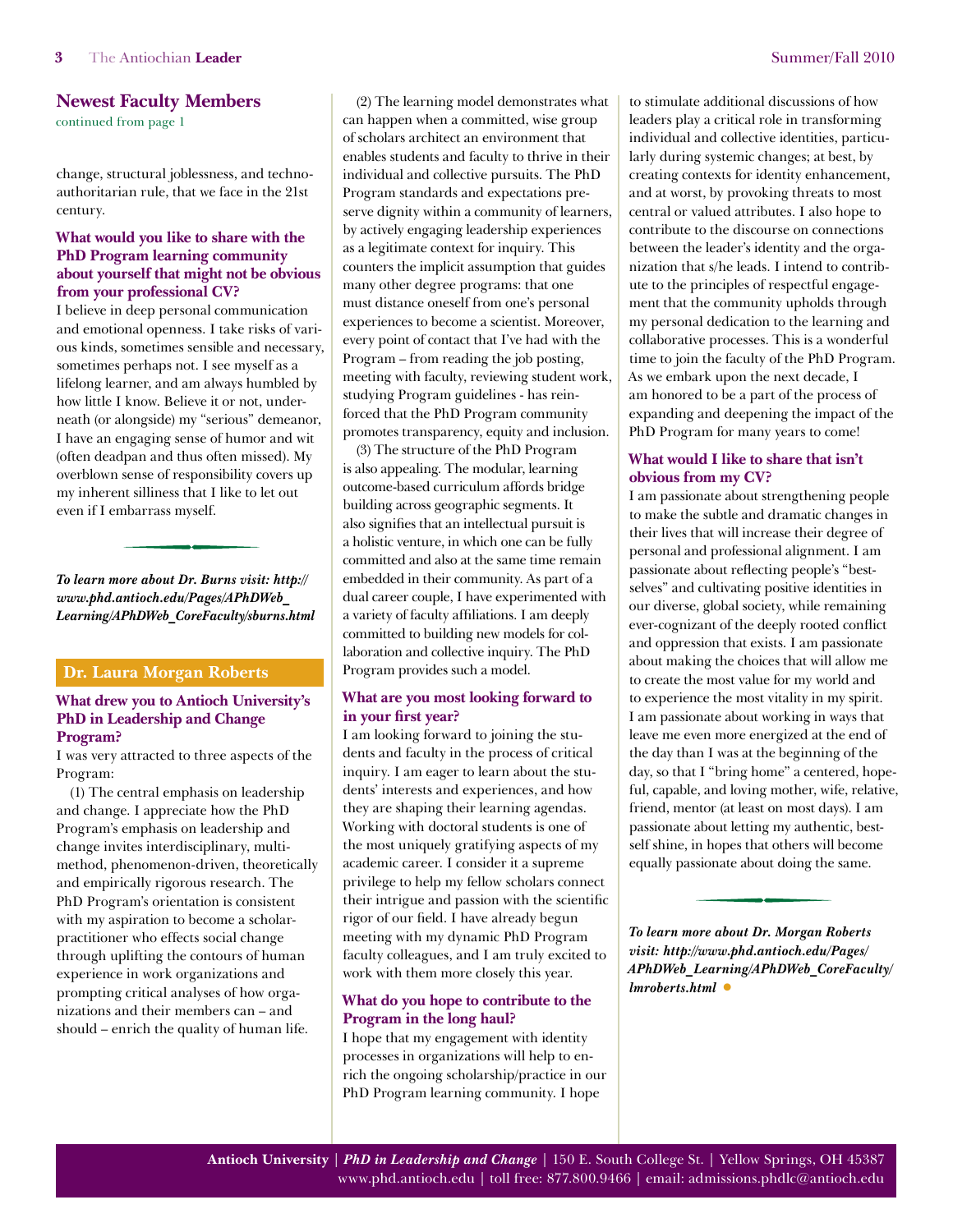#### <span id="page-3-0"></span>**Program Announcements**

#### **Visit a Residency**

Keene, New Hampshire: Oct. 7-10, 2010

Seattle, Washington: Jan. 13-16, 2011

Los Angeles, California: Mar. 24-27, 2011

For details email: admissions.phdlc@antioch.edu

#### **Prospective Students**

Priority Application Deadline: Feb. 1, 2011

Final Application Deadline: May 1, 2011

For details email: admissions.phdlc@antioch.edu

The PhD in Leadership and Change Program supports the fight against global warming by offsetting the climate impact of all work-related air travel by the Program's faculty and staff. The Program's annual donations support projects involving renewable energy, energy efficiency, and reforestation.

Antioch University is fully accredited by the North Central Association of Colleges and Schools (NCA). The PhD in Leadership and Change Program obtained full and permanent approval from the Ohio Board of Regents in Summer 2005.

## Antioch University News

*In this issue of* The Antiochian Leader *we will begin sharing news from the other Antioch University campuses and programs. Antioch University is a bold and enduring source of innovation in higher education. The five campuses in four states, along with the Education Abroad and the PhD in Leadership and Change Programs, nurture in their students the knowledge, skills and critical thinking to excel as lifelong long learners, democratic leaders and global citizens who live lives of meaning and purpose. To learn more about our multi-campus system visit: [www.antioch.edu](http://www.antioch.edu)*

#### **Antioch Education Abroad (AEA)**

An AEA semester-long Buddhist Studies in India Program student recently won 2nd place in the 2010 Transitions Abroad Student Writing Contest. This is a highly competitive contest for students and recent graduates who have studied, volunteered, or worked abroad. The winning essay discussed experiences during the program in India – academic, personal, and spiritual.

*To learn more visit: <http://aea.antioch.edu/>*

#### **Antioch University Los Angeles (AULA)**

AULA recently announced the launch of a new Master of Arts in Urban Sustainability Program as well as a Certificate in Urban Sustainability. This revolutionary, national low-residency program will provide graduate level study in urban ecosystem science, urban planning and policy, activism and advocacy, urban environmental education, program evaluation, conflict resolution and mediation, sustainable practice, and research methods.

*To learn more visit: <http://www.antiochla.edu/>*

#### **Antioch University Midwest (AUM)**

AUM welcomed United States Senator Sherrod Brown (D-OH) as Keynote Commencement Speaker at the July commencement ceremonies. In his address to over 250 graduates, Senator Brown shared his dedication to sustainability and the environment, education and social justice causes.

*To learn more visit: <http://midwest.antioch.edu/>*

#### **Antioch University New England (AUNE)**

AUNE was named to the President's Higher Education Community Service Honor Roll with Distinction thanks to over 126,300 hours of community service performed by students in 2009. The Honor Roll is the highest federal recognition a college or university can receive for its commitment to volunteering, service-learning, and civic engagement.

*To learn more visit: <http://www.antiochne.edu/>*

#### **Antioch University Santa Barbara (AUSB)**

AUSB Master of Arts in Clinical Psychology Program graduates recently received the California Department of Mental Health MFT Educational Stipend. This educational stipend fund was created to assist and address the statewide workforce need for mental health practitioners in underserved communities.

*To learn more visit: <http://www.antiochsb.edu/>*

#### **Antioch University Seattle (AUS)**

AUS Center for Creative Change recently announced the addition of the Sustainable Food Systems and Permaculture Design Graduate Certificate Program. The Program provides students the opportunity to develop a solid understanding of the social, ecological and political issues of food systems, from soil to plate. In addition, students acquire tangible skills to help design and implement sustainable changes in these systems. This new program launches fall 2010.

*To learn more visit: <http://soiltoplate.antiochseattle.edu/>*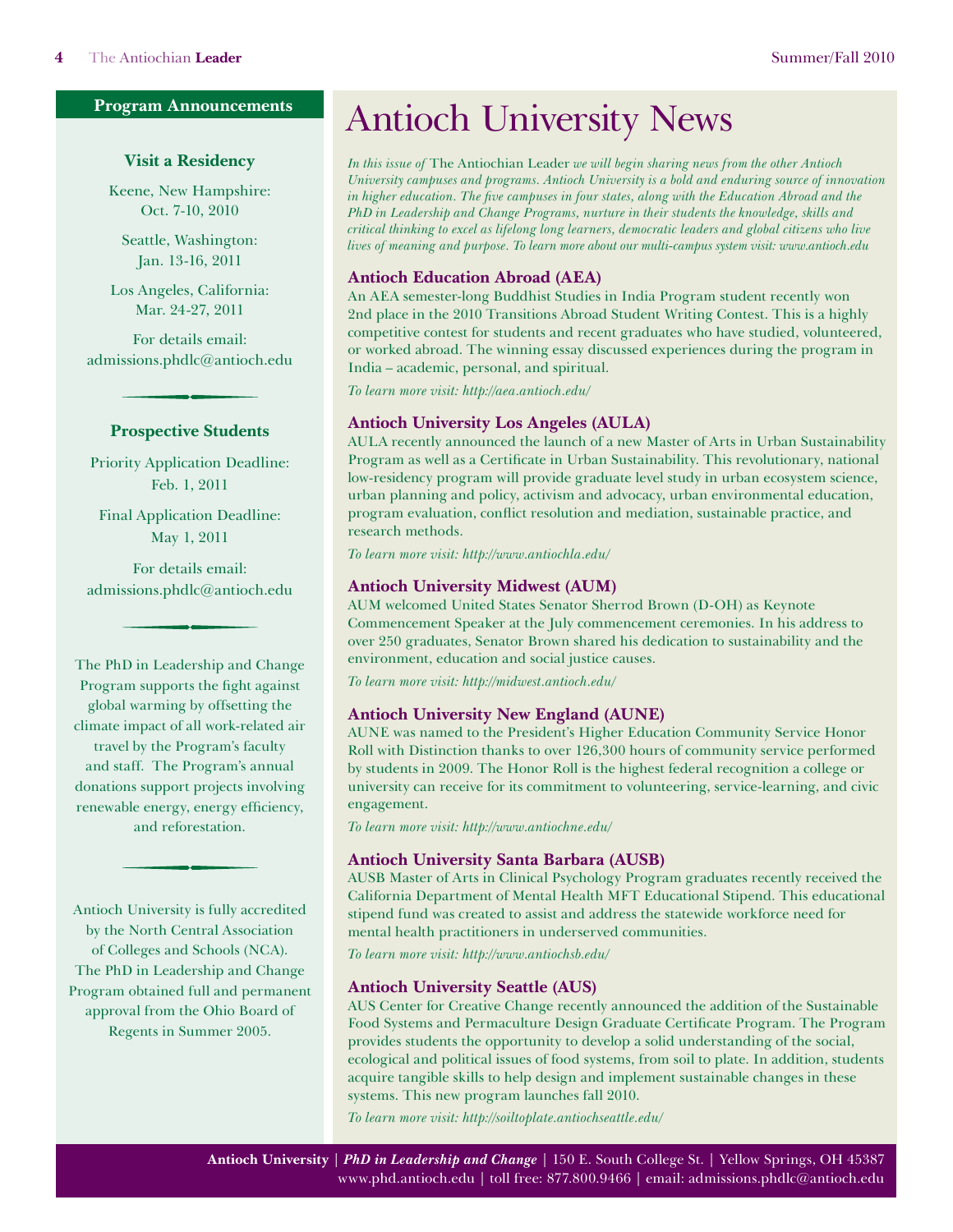#### <span id="page-4-0"></span>**Cohort 1**

**Dr. Beth Birmingham** had two publications released this summer, a chapter co-authored with colleague Stan LeQuire titled "Green Heroes Re-examined: An Evaluation of Environmental Role Models" in Ben Redekop's edited volume *Leadership for Environmental Sustainability* (Routledge Press). She is also the co-editor and chapter author of *Shared Strength: Exploring Cross Cultural Christian Partnerships* (Compassion). Her chapter was based on her Antioch University PhD dissertation research and is available on Amazon.com.

**Dr. Miriam Grace** and Program Core Faculty member, Dr. Elizabeth Holloway published "The Mentoring Triad: A Relational Structure for Workplace Mentoring" in the June 2010 issue of *The International Journal of Mentoring and Coaching*. The article, based largely on Grace's Antioch University PhD dissertation, focuses on the significance of the workplace manager's understanding and connection with the mentoring relationship.

#### **Cohort 2**

**Dr. Scott Allen** published "Gender and Leadership through the Lens of Emotionally Intelligent Leadership" in the Summer 2010 edition of *Leadership Review* ([www.leadershipreview.org](http://www.leadershipreview.org)). Allen



also co-authored/ edited four publications to compliment his book, *Emotionally Intelligent Leadership: A Guide for College Students* (Jossey-Bass). An inventory, workbook, facilitation/activity and development

guide was released in August 2010. Lastly, Allen co-presented *The EIL Inventory: A Mixed Methods Inventory for Leader Development* at the Annual Conference of the Association of Leadership Educators.

**Dr. Sean Creighton** was elected President of the Yellow Springs Board of Education. In this role Creighton has chaired successful searches for a new superintendent and trea-



surer. He is also chairing the *Class of 2020 Initiative*, a project to develop a ten-year strategic plan that will result in the design of a school district that reflects an innovative and sustainable model of

**Dr. Sean Creighton**

public education. For further information, visit: [http://www.yellow-springs.k12.oh.us/](http://www.yellow-springs.k12.oh.us/BoardDocs/Classof2020Update-07-26-10.pdf) [BoardDocs/Classof2020Update-07-26-10.](http://www.yellow-springs.k12.oh.us/BoardDocs/Classof2020Update-07-26-10.pdf) [pdf](http://www.yellow-springs.k12.oh.us/BoardDocs/Classof2020Update-07-26-10.pdf)

#### **Cohort 3**

**Dr. Kathryn Gaines** has delivered a range of leadership development coaching, consulting, and facilitation in recent months



to clients in the U.S. Intelligence Community, U.S. Courts, U.S. Food & Drug Administration, Battelle National Biodefense Institute, and Dow Jones & Co., Inc. She has authored a chapter,

**Dr. Kathryn Gaines**

"Leadership and Communication" in the forthcoming book *Political and Civic Leadership* (Sage Publications) and will be presenting at the Organization Development Network and the International Leadership Association conferences in October 2010. Dr. Gaines recently completed her terms of service as Chair, Leadership Development Member Interest Group, International Leadership Association and President, Chesapeake Bay **Dr. Scott J. Allen** and development OD Network, and Field Editor, Consultants [continued on next page](#page-5-0)

in Practice, ASTD Links. Gaines is currently studying in Newfield Network's coaching certification program and expects to obtain ICF accreditation in January 2011.

**Dr. Sarah Hippensteel Hall** was recently named Executive Director of the Greater



**Dr. Sarah Hippensteel Hall**

Dayton Partners for the Environment, an alliance of environmental, government and civic organizations, and public and private educational institutions charged with the goal to protect, restore, preserve and promote the Greater Dayton

Region's natural resources, including the Great Miami River and Little Miami River Watersheds. Dr. Hall helped lead the creation of the nation's first successful water quality credit trading program. The internationally-recognized Great Miami River Watershed Water Quality Credit Trading Program is reducing thousands of pounds tons of agricultural runoff into streams and rivers each year while saving local communities as much as \$300 million dollars over the next twenty years. Additionally, Dr. Hall co-authored "Community Change Context", in *Leading Change in Multiple Contexts* and forthcoming "Citizen Professionals: The Effective Practices of Experts Helping Community Organizations" and "Moving Upstream: Collaborative Leadership in Water Quality Improvement" chapters for *The Environmental Leadership Reference Handbook* (Sage Publications).

**Dr. Mark Moir** was recently promoted to Vice President of Sanford Health. Sanford



**Dr. Mark Moir**

is the largest rural healthcare provider in the United States with 18,000 employees covering five states. As Vice President, Moir will oversee all organizational development activites.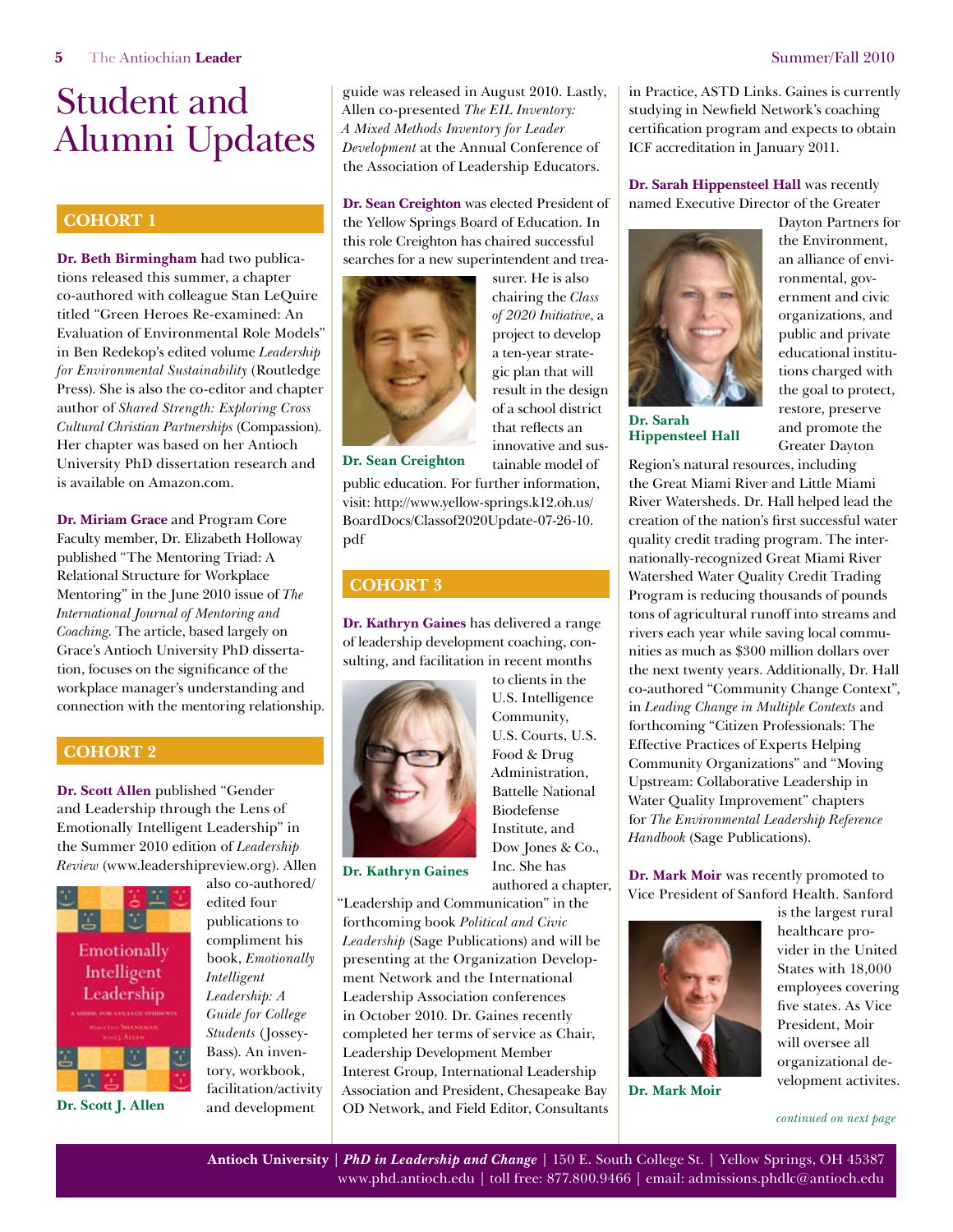<span id="page-5-0"></span>*continued from page 5*

**Dr. Rhoda Weiss** was interviewed for a number of media stories, including a front page article in the *Detroit News*, "Obama Name a Mixed Blessing in Business" for the article, "You Can't Be Serious? 6 Ways to Get Taken Seriously at Work," appearing in *The Glass Hammer*; and for the story, "Can Celebrity Board Members Really Wow Investors?" in *CFOZone*. She authored the columns, "The Forecast for Health Care" and "What is Your Greatest Marketing Challenge?" for the summer issue and "Change is the Only Constant"

#### **Cohort 4**

#### **Dr. Diana Cooley**,

Professor of Speech Communication, mentored and accompanied a delegation of students from the Lone Star College – North Harris to New York to debate at the annual Model



**Dr. Diana Cooley**

the world. The delegation from LSC-North Harris in Houston, Texas addressed the global issues facing the country of Turkmenistan.

**Dr. Jill Jacoby** recently coauthored the chapter entitled, "Artists as Transformative Leaders for Sustainability" in Ben Redekop's edited volume *Leadership for* 

United Nations Conference in March. This conference attracts over 4,000 college and university students from around



**Dr. Rhoda Weiss**

for the spring issue of *Marketing Health Services*, for which she serves as the magazine's editor. In her second year as one of 25 national leaders selected for the U.S. Air Force Civic Leaders group, she was one of four civilian executives participating in the Washington, DC *Caring for our People* forum and attended Civic Leaders' briefings, visits to bases and installations in and around Washington, DC, Florida and Alaska. She is shown in the image pictured above in the Vice President's and Secretary of State's seat on Air Force Two.

*Environmental Sustainability* (Routledge Press). To learn more visit: [http://www.routledge.com/](http://www.routledge.com/books/details/9780415806503/) [books/details/9780415806503/](http://www.routledge.com/books/details/9780415806503/)

#### **Cohort 5**

**Dr. Guylaine Vaillancourt** presented *Mentoring Apprentice Music Therapists for Peace and Social Justice through Community Music Therapy: An Arts-Based Research* last June at the Canadian Peace Research Association for the Congress 2010 of the Canadian Federation for the Humanities and Social Sciences at Concordia University in Montreal.

#### **Cohort 6**

**Jane Alexandre** recently presented *Dance Leadership:Creating Theory Across Disciplines* at the University of Otago in Dunedin, New Zealand. Alexandre presesented as part of the symposium, *Dancing Across* 

*the Disciplines: Cross-Currents of Dance Research and Performance Throughout the Global Compass.*

#### **Claire Menck**

was recently accepted as a Visiting Scholar in Duke



**Jane Alexandre**

University's Humanities, Arts, Sciences, and Technology Advanced Collaboratory (HASTAC) for the 2010-11 academic year. Menck will also be speaking at the International Leadership Association Conference in Boston this October and is contributing two chapters to the *Encyclopedia of Environmental Leadership*, (Sage Publications) one focusing on the urban agriculture movement and another on the use of social media as a tool for building community and harnessing action in the face of crisis. To learn more visit: [www.](http://www.gourmetgypsy.com) [gourmetgypsy.com](http://www.gourmetgypsy.com)

#### **Cami Vignoe** recently presented *Re-imagining Re-Entry*, a workshop

that showcased innovative programs for adults returning to college at the Westmont Career Convergence for counseling professionals. Following the conference, Cami was featured on *Infocus*, a weekly televi-

sion news program, offering advice to the viewers on finding work in tough economic times. You can view the interview here: [http://www.youtube.com/](http://www.youtube.com/results?search_query=cami+vignoe&aq=f ) [results?search\\_query=cami+vignoe&aq=f](http://www.youtube.com/results?search_query=cami+vignoe&aq=f )



**Cami Vignoe**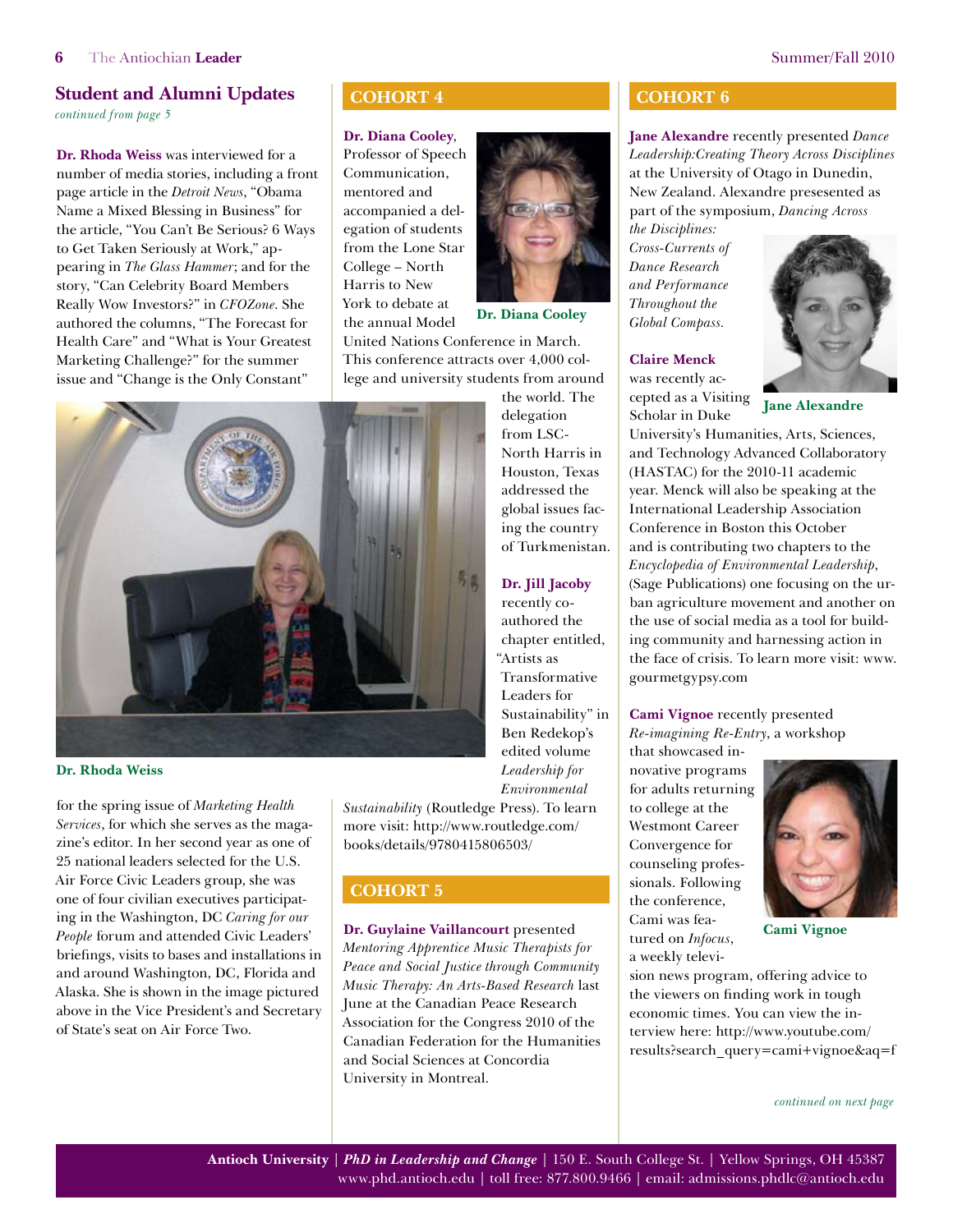<span id="page-6-0"></span>*continued from page 6*

#### **COHORT 7**

**Dr. Kori Diehl** has received a grant from the Institute of Coaching at Harvard Medical School's McLean Hospital. The Institute of Coaching was recently founded to encourage, sponsor, and promote research in the field of coaching. Additionally, Drs. Diehl and Kathryn Gaines (Cohort 3) co-facilitated a wellreceived session on the challenges of organizational coaching with attendees at the International Coach Federation DC Metro Annual Conference this past June. Through a highly interactive session with the participants, Diehl and Gaines have plans to co-author an article based on the very rich discussion that occurred.

**Michael Guillot** has signed to write two books about executive and board leadership in the nonprofit sector. Guillot used much of his work at Antioch University as

> the core of his successful proposal. The working title is *The Ten Building Blocks of Leadership: Plain Talk for Nonprofit Executives and Board Members*  (Charity Channel Press). In addition



**Michael Guillot**

to the book, directed to executives and board chairs, Guillot will produce a companion guide for use in board member orientation and development.

**Tavia La Follette** has been working with Saturated Souls, a celebration of the first part of the Firefly Tunnel Project, a joint venture between ArtUp and ARE (Artist Residency Egypt). The project is an artist exchange between the U.S. and Egypt conceived by the U.S. based artist La Follette, the project began through her acceptance as an Artist-in-Residence at ARE. La Follette is working with a group of core artists who come from all over Egypt, varying in age, experience and mediums



**Cohort 8 Members Jean Watley, Janice Ferguson and Annette Cohen**

in which they work. To learn more visit: <http://www.artup.org/>

**Kara Malenfant** recently co-authored the whitepaper, *Futures Thinking for Academic Librarians: Higher Education in 2025*, for the Association of College and Research Libraries. This document presents 26



based on an implications assessment of current trends, which may have an impact on all types of academic and research libraries

possible scenarios

#### **Kara Malenfant**

over the next 15 years. Malenfant was also selected to co-present *The Academic Library in 2025* at EDUCAUSE 2010 annual conference.For further information visit: <http://www.educause.edu/E2010>

#### **Cohort 8**

**Kate O'Neill** recently published "Teaching Across the Great Divide" in the June 2010 edition of *Business Communication Quarterly*. O'Neill also presented *Zayed University: College of Business Sciences' Arabic and English Business Communication Program* 

at the Joint 10th Association for Business Communication Europe convention and the 2nd GABC conference in Antwerp, Belgium this past May.

#### **Angel Martinez**

recently performed at the annual Black History Month celebration in New Brunswick, New Jersey where he had the honor of being co-presenter of the Living History Award to Carlos Raul Dufflar.



**Angel Martinez**

**Tony Van Der Meer** was recently a crewmember on the Amistad Schooner during



its March 17th – 26th historic friendship journey to Havana, Cuba. The trip was sanctioned by the Cuban government, the United States Treasury Department and the United Nations, and

**Tony Van Der Meer**

coincided with the annual International Day of Remembrance of the Victims of the Transatlantic Slave Trade sponsored by the United Nations.

*[continued on next page](#page-7-0)*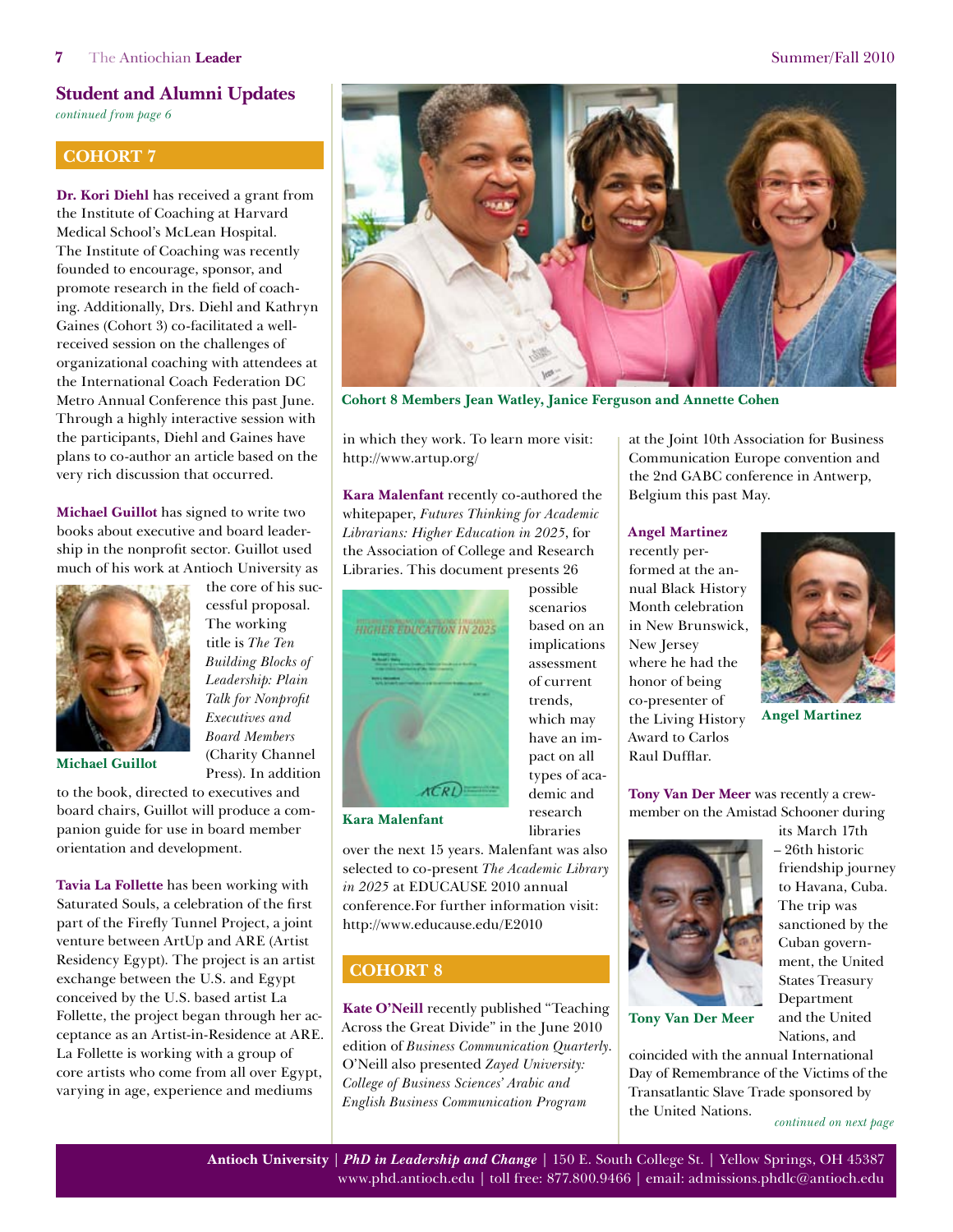<span id="page-7-0"></span>*continued from page 7*

**Alpha Woodward** has joined the faculty of Concordia University's Music Therapy Program. To learn more visit: [http://cre](http://creativeartstherapies.concordia.ca)[ativeartstherapies.concordia.ca](http://creativeartstherapies.concordia.ca)

#### **Cohort 9**

**Annie Hernandez** was recognized as one of the 2010 20 People Under 40 Years of Age for her area of Central Illinois. She was profiled in the local paper [\(jg-tc.com\)](http://jg-tc.com)  for this honor. Annie was also recognized as the 2010 Rookie of the Year by the Mattoon Rotary for a record-breaking fundraising year for the International Rotary Foundation.

**Tera McIntosh** recently led efforts to ensure funding and provide primary service provider activities for the Pittsburgh Initiative to Reduce Crime Program. The Program identifies key members of the

For more information about the Pittsburgh Initiative to Reduce Crime (PIRC) visit: [http://www.post-gazette.com/](http://www.post-gazette.com/pg/10200/1073678-192.stm) [pg/10200/1073678-192.stm](http://www.post-gazette.com/pg/10200/1073678-192.stm)

#### **COHORT 10**

**Froswa' Booker-Drew** has been serving as a consultant with the Children and Family



Institute, the Dallas Women's Foundation, Texas Association of Nonprofit Organizations, Mother's and More, and the Texas Council on Family Violence providing training and coach-

**Froswa' Booker-Drew**

ing in the areas of strategic visioning, board governance and fundraising. In addition, Booker-Drew is working with Shine On Purpose, Inc. to provide a girls'



**Tera Mcintosh pictured with fellow Cohort 9 members Michael Davis and Patrick Oliver**

city's most violent gangs, brings them together with community leaders, law enforcement, and even victims and families of homicide crimes and asks them to surrender arms or face serious and sweeping legal action. The gang members are then offered community support and services to make positive changes.

conference to be held in Atlanta, Chicago, Baltimore, Fort Worth, and Pine Bluff to build self-esteem and empowerment in girls in grades 7th-12th. She has served as a federal reviewer this summer for the Department of Education and began writing for the blog Blackgivesback, that focuses on philanthropy in the African

American community. To learn more visit: <http://www.blackgivesback.com/>

**Pam Ferris-Olson** has been busy with the promotion of her book, *Living in the Heartland: Three Extraordinary Women's Stories* (Out of the Box Publishing), a chronicle of the lives of three contemporary minority women. The book focuses on the women's search for identity, selfworth, and happiness. Pam continues to promote women's empowerment and acceptance of diversity on her website ([http://www.livingintheheartland.com\)](http://www.livingintheheartland.com), and through a variety of other social media platforms. She is a regular member of the *Minority Women in Leadership* show (www.blogtalkradio.com), been a featured guest on [www.lifeunstuck.com,](http://www.lifeunstuck.com) and was invited to participate in the Mutual of Omaha's *Life's Aha Moments Campaign*. This fall Pam will be a guest speaker at the University of Dayton, Wright State University, and Bowling Green State University in Ohio.

**Armenta Hinton** has co-edited, *Persistence and Memory* (Susquehanna University) a collection of essays on diversity from members of Susquehanna University alumni, students, staff and faculty. Notably, the book includes a contribution from the University's first African American woman student who graduated in 1973. This is the first publication of this sort that Susquehanna University has done for its university community.

**Kim Nolan** was ordained as a Buddhist Chaplain in March 2010 and recently became Director of Psychology at Burlington College, a small, progressive school in Vermont. Nolan offers community based

restorative and mindfulness retreats, workshops to promote care of the care provider, and serves as a mentor through her organization the Dignity Foundation[, www.](http://www.thedignityfoundation.com) [thedignityfounda](http://www.thedignityfoundation.com)[tion.com.](http://www.thedignityfoundation.com) **•**



**Kim Nolan**

**Antioch University** | *PhD in Leadership and Change* | 150 E. South College St. | Yellow Springs, OH 45387 [www.phd.antioch.edu](http://www.phd.antioch.edu) | toll free: 877.800.9466 | email: [admissions.phdlc@antioch.edu](mailto:admissions.phdlc%40antioch.edu?subject=)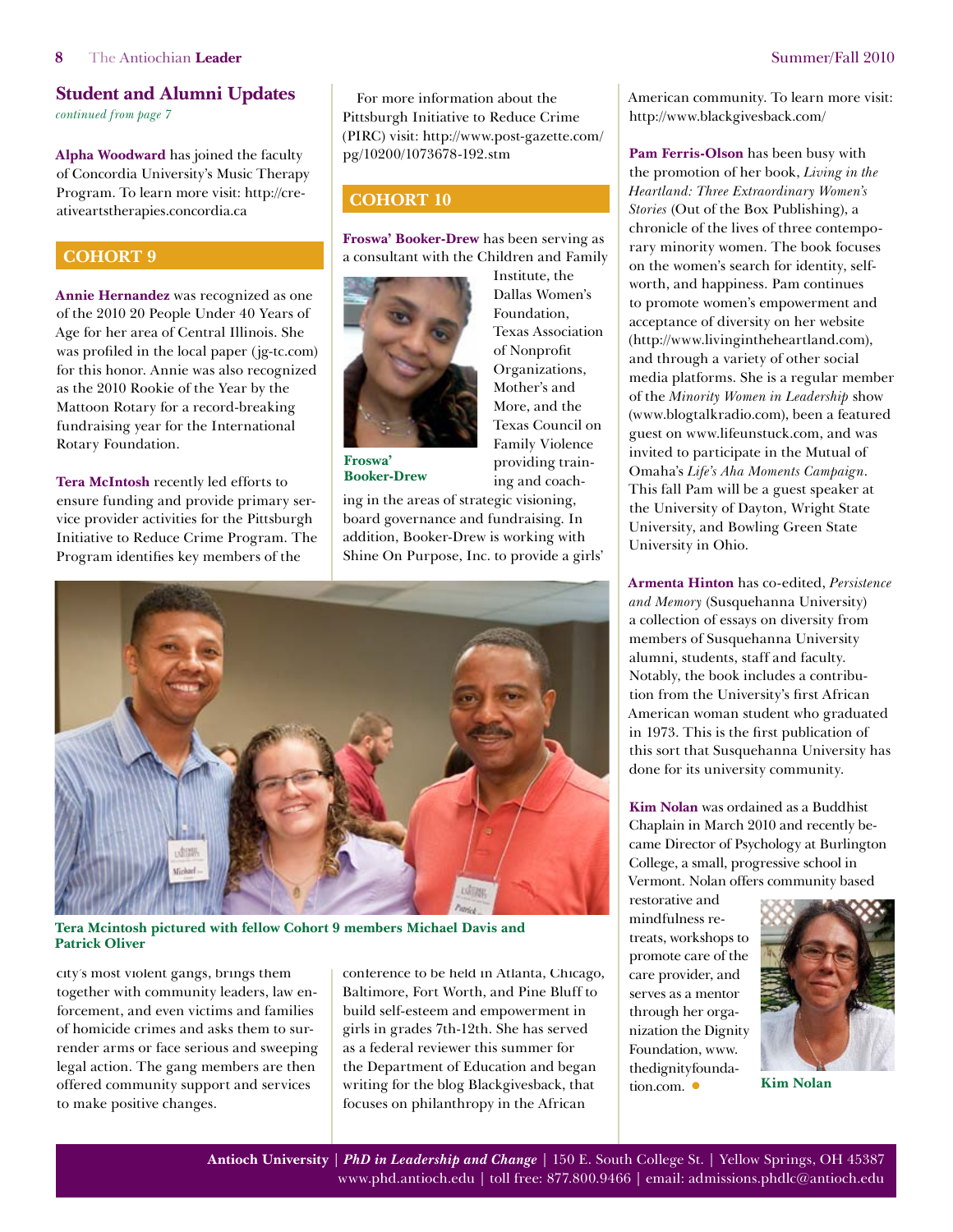# <span id="page-8-0"></span>Faculty and Senior Scholar Updates

**Dr. Lize Booysen** co-authored *Understanding and Leading Across Differences: Cases and Perspectives*  (Wiley), as well as, *Facilitator's Guide to Using, Understanding and Leading Across Differences: Cases and Perspectives*  (Wiley) and *Instructor's Guide to Using, Understanding and Leading Across Differences: Cases and Perspectives* (Wiley). Additionally Booysen co-authored "Employment Equity and Diversity Management in South Africa", included in the *International Handbook on Diversity Management at Work: Country Perspectives on Diversity and Equal Treatment* (Edward Elgar Publications) and "Gender Role Stereotypes and Requisite Management Characteristics: The Case of South Africa" in *Gender in Management: an International Journal*. Booysen presented the keynote address, *A Framework for Leading Across Difference: Strategies and Perspectives*, at the Equality, Diversity and Inclusion (EDI) Conference in Vienna, Austria. She also co-presented a webinar, *Leading Across Differences: Cases and Perspectives*, as part of the Center for Creative Leadership Training Series for Human Resources Managers.



**Dr. Alan Guskin, Distinguished Professor of Higher Education and Cohort 8 member Jennifer Carlo**



**Drs. Elizabeth Holloway** and **Mitch Kusy** have continued their efforts to help organizations deal with toxic behaviors and build communities of respectful engagement. They have been bringing this message to healthcare groups in the US and the energy industry in Australia. In the healthcare arena, both physician and nonphysician executives have been struggling with developing programs to increase patient safety through the mitigation of disruptive and toxic behaviors among staff. Their latest executive development work has been with Chevron Australia on the human and bottom line costs of toxic personalities and the safety benefits of building a workplace of respectful engagement. They have published the specific applications of their research, first reported in their book *Toxic Workplace! Managing Toxic Personalities and Their Systems of Power* (Jossey-Bass), in such journals as *Leader to Leader, Marketing Health Services*, and the *Journal of Medical Practice Management*. In their efforts to impact physician and nonphysician leaders, they have been invited to present their work to such venues as the University of Minnesota Medical School, Johns Hopkins Medical School, the American College of Radiology, the American College of Healthcare Executives, and the Minnesota Academy of Family Physicians.

Examples of their latest publications include: "Disruptive and Toxic Behaviors in Healthcare: Zero Tolerance, the Bottom Line, and What To Do About It" in the *Journal of Medical Practice Management* and "Respect, Civility, and the Double Bottom-line" in *Leader to Leader*.

**Dr. Peter Vaill**, Senior Scholar of the PhD in Leadership and Change Program, recently had the privilege of giving the closing plenary talk to the Organizational Behavior Teaching Society annual conference in Albuquerque. To learn more visit: <https://obtc.org/>

**Drs. Jon Wergin** and **Laurien Alexandre** will be presenting at the International Conference of Education, Research and Innovation (ICERI) this November 15-17 in Madrid, Spain. Their presentation entitled, *An Interdisciplinary Doctorate for 21st Century Professionals*, will focus on the paradigm-shifting aspects of the PhD in Leadership and Change Program's design and delivery, including its courseless multiyear learning paths, the blended hybrid model, the culture of assessment, and the nature of faculty roles. Motivation for presenting comes from the PhD Program's external reviewers' conclusions that "The Program is ground-breaking" and "a model for other universities in the United States and abroad." ICERI attendance is expected to be more than 600 delegates from 65 countries. **•**